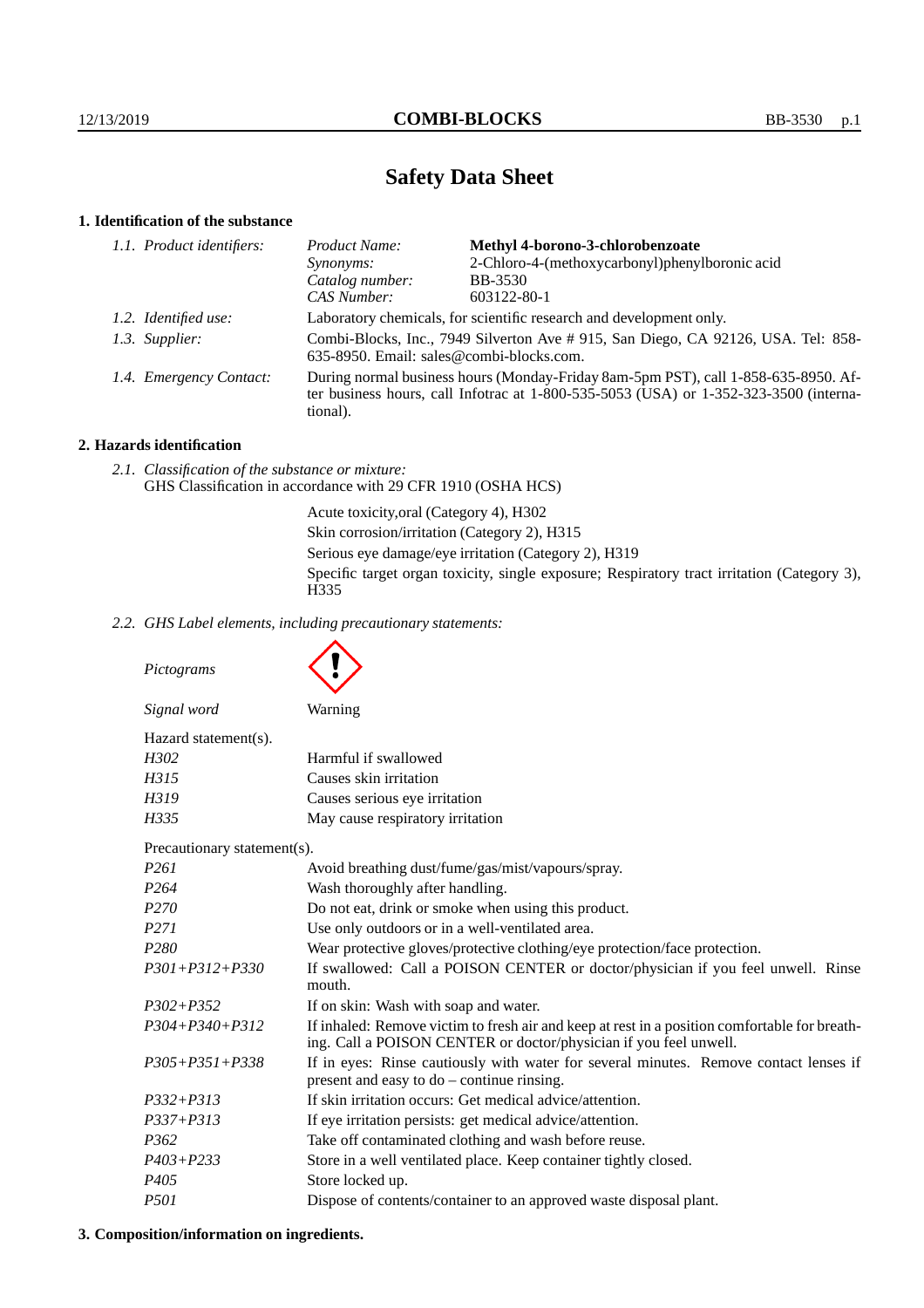# *3.1. Substances*

| OMPONENT                         | <b>CLASSIFICATION</b>     | TRATION<br>JNCEN.     |
|----------------------------------|---------------------------|-----------------------|
| Methyl 4-borono-3-chlorobenzoate | $110^{-1}$<br>н×<br>H302. | 100 <sub>1</sub><br>_ |

See Section 2 for full text of hazard statements.

#### **4. First aid measures**

*4.1. Description of first aid measures.*

| General advice:          | Consult a physician. Show this safety data sheet to the doctor in attendance. Move out of<br>dangerous area.                                         |
|--------------------------|------------------------------------------------------------------------------------------------------------------------------------------------------|
| If inhaled:              | Remove victim to fresh air and keep at rest in a position comfortable for breathing. Call a<br>POISON CENTER or doctor/physician if you feel unwell. |
| In case of skin contact: | Wash with soap and water.                                                                                                                            |
| In case of eye contact:  | Rinse cautiously with water for several minutes. Remove contact lenses if present and<br>easy to $do$ – continue rinsing.                            |
| If swallowed:            | Call a POISON CENTER or doctor/physician if you feel unwell. Rinse mouth.                                                                            |
|                          | $M_{\rm ext}$ in contrast constant on a set of $f$ and $f$ and $f$ and $f$ and $f$ and $f$                                                           |

*4.2. Most important symptoms and effects, both acute and delayed:*

See Section 2.2 and/or in Section 11.

*4.3. Indication of any immediate medical attention and special treatment needed:* No data.

#### **5. Fire fighting measures**

- *5.1. Extinguishing media:* Use dry sand, dry chemical or alcohol-resistant foam for extinction.
- *5.2. Special hazards arising from the substance or mixture:* Carbon monoxide, hydrogen chloride.
- *5.3. Advice for firefighters:* Wear self-contained breathing apparatus for firefighting if necessary.
- *5.4. Further information:* No data available.

#### **6. Accidental release measures**

- *6.1. Personal precautions, protective equipment and emergency procedures:* Ensure adequate ventilation. Use personal protective equipment.
- *6.2. Environmental precautions:* Should not be released into the environment. See Section 12 for additional ecological information.
- *6.3. Methods and materials for containment and cleaning up:* Sweep up or vacuum up spillage and collect in suitable container for disposal.
- *6.4. Reference to other sections:* Refer to protective measures listed in Sections 8 and 13.

#### **7. Handling and storage**

- *7.1. Precautions for safe handling:* Avoid contact with skin and eyes. Avoid inhalation of vapour or mist. Keep away from sources of ignition - No smoking. Take measures to prevent the build up of electrostatic charge. For precautions see section 2.2.
- *7.2. Conditions for safe storage, including any incompatibilities:* Store refrigerated. Keep container tightly closed in a dry and well-ventilated place. Containers which are opened must be carefully resealed and kept upright to prevent leakage.
- *7.3. Specific end use(s):* Laboratory chemicals, for scientific research and development only.

#### **8. Exposure Controls / Personal protection**

*8.1. Control parameters:*

*Components with workplace control parameters:* Contains no substances with occupational exposure limit values. *8.2. Exposure controls:*

*Appropriate engineering controls:* Ensure that eyewash stations and safety showers are close to the workstation location. Ensure adequate ventilation, especially in confined areas. Use only under a chemical fume hood.

*Personal protective equipment:*

Eye/face protection: Wear appropriate protective eyeglasses or chemical safety goggles as described by OSHA's eye and face protection regulations in 29 CFR 1910.133 or European Standard EN166.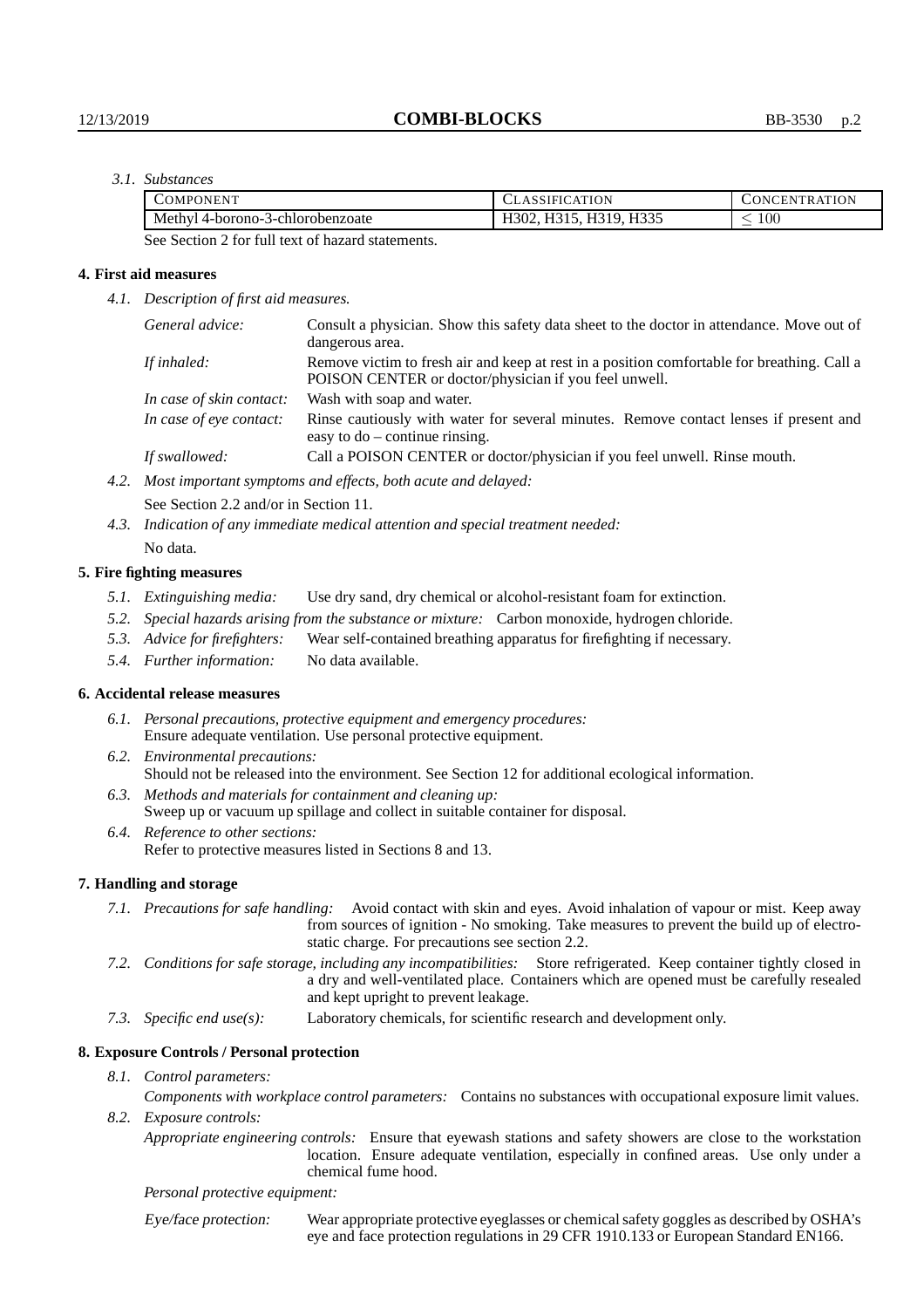| Skin protection:                   | Handle with gloves. Gloves must be inspected prior to use. Use proper glove removal                                                                  |
|------------------------------------|------------------------------------------------------------------------------------------------------------------------------------------------------|
|                                    | technique (without touching glove's outer surface) to avoid skin contact with this product.                                                          |
|                                    | Dispose of contaminated gloves after use in accordance with applicable laws and good                                                                 |
|                                    | laboratory practices. Wash and dry hands                                                                                                             |
| <b>Body Protection:</b>            | Complete suit protecting against chemicals, Flame retardant antistatic protective clothing.                                                          |
|                                    | The type of protective equipment must be selected according to the concentration and<br>amount of the dangerous substance at the specific workplace. |
| <b>Respiratory protection:</b>     | No protective equipment is needed under normal use conditions.                                                                                       |
| Control of environmental exposure: | Prevent further leakage or spillage if safe to do so. Do not let product enter<br>drains.                                                            |

# **9. Physical and chemical properties**

*9.1. Information on basic physical and chemical properties*

| (a)                        | Appearance:                                   | Solid          |
|----------------------------|-----------------------------------------------|----------------|
| (b)                        | Odour:                                        | No data        |
| (c)                        | Odour Threshold:                              | No data        |
| (d)                        | pH:                                           | No data        |
| (e)                        | Melting point/freezing point:                 | $130 - 140$ °C |
| (f)                        | Initial boiling point and boiling range:      | No data        |
| (g)                        | Flash point:                                  | No data        |
| (h)                        | Evaporatoin rate:                             | No data        |
| (i)                        | Flammability (solid, gas):                    | No data        |
| (j)                        | Upper/lower flammability or explosive limits: | No data        |
| $\left( k\right)$          | Vapour pressure:                              | No data        |
| $\left( \mathrm{l}\right)$ | Vapour density:                               | No data        |
| (m)                        | Relative density:                             | No data        |
| (n)                        | Water solubility:                             | No data        |
| $\circ$                    | Partition coefficient: n-octanol/water:       | No data        |
| (p)                        | Auto-ignition:                                | No data        |
| (q)                        | Decomposition temperature:                    | No data        |
| (r)                        | Viscosity:                                    | No data        |
| (s)                        | Explosive properties:                         | No data        |
| (t)                        | Oxidizing properties:                         | No data        |
|                            |                                               |                |

*9.2. Other safety information:*

| Formula          | $C_8$ H <sub>8</sub> BClO <sub>4</sub> |
|------------------|----------------------------------------|
| Molecular weight | 214.4                                  |
| CAS Number       | 603122-80-1                            |

# **10. Stability and reactivity**

|  | 10.1. Reactivity | No data |
|--|------------------|---------|
|--|------------------|---------|

- *10.2. Chemical stability* Stable under recommended storage conditions.
- *10.3. Possibility of hazardous reactions* No data
- *10.4. Conditions to avoid*
- *10.5. Incompatible material* No data.
- *10.6. Hazardous decomposition products:*

Hazardous decomposition products formed under fire conditions: Carbon monoxide, hydrogen chloride. Other decomposition products: No data In the event of fire: See Section 5.

# **11. Toxicological information**

*11.1 Information on toxicological effects*

| Acute toxicity:            | Harmful if swallowed. ".       |
|----------------------------|--------------------------------|
| Skin irritation/corrosion: | No data available.             |
| Eye damage/irritation:     | Causes serious eye irritation. |